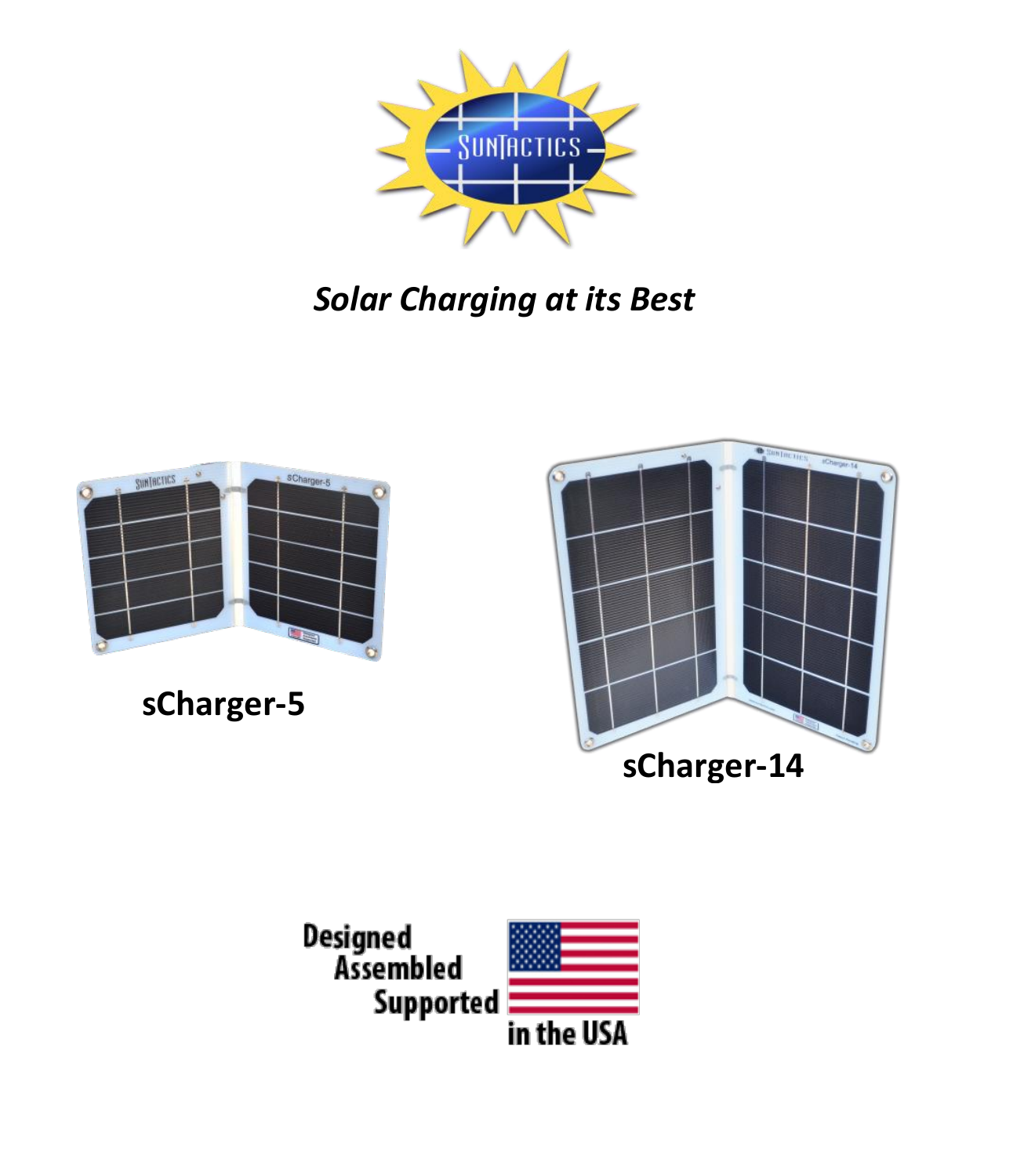#### **Introduction**

Suntactics sCharger solar chargers are capable of solar charging USB rechargeable devices directly from the sun without internal batteries. With proper use and care, your sCharger will provide many years of service.

## **Quick Start**

Unfold the sCharger and place it in the sun with solar cells facing up. The blue box on the back has a female USB connector and LED indicator. The indicator should light up when the solar panel sees light. It will light up even in the slightest sunlight. **In order to get maximum power, the panel should be in full sunlight**. Simply plug your USB device into the USB socket using your existing USB charge cable and start solar charging!

## **Do's**

- Solar charge under good sunlight conditions
- Use a good charge cable
- Keep the USB device (phone) cool. Place in shade and not under the charger
- Tell everyone about Suntactics solar chargers and give reviews!

## **Don't's**

- Don't solar charge your phone while walking under trees. Use a power bank instead.
- Don't place your phone underneath the solar panel. Too much heat
- Avoid shading panel while/during connecting a phone
- Stop solar charging phone in full overcast conditions. Other devices are ok (i.e power banks, and other devices that do not have a screen)
- Don't solar charge behind tinted windows

## **Auto-Retry (Auto-Recovery)**

With solar, there will be power fluctuations. Some phones will stop charging if there is a power fluctuation and may not restart when the sun comes back. Auto-retry will periodically reset the connection so the phone continues to charge. Example: The solar panel is stationary and facing the sun and then a cloud or person blocks the panel. When the sun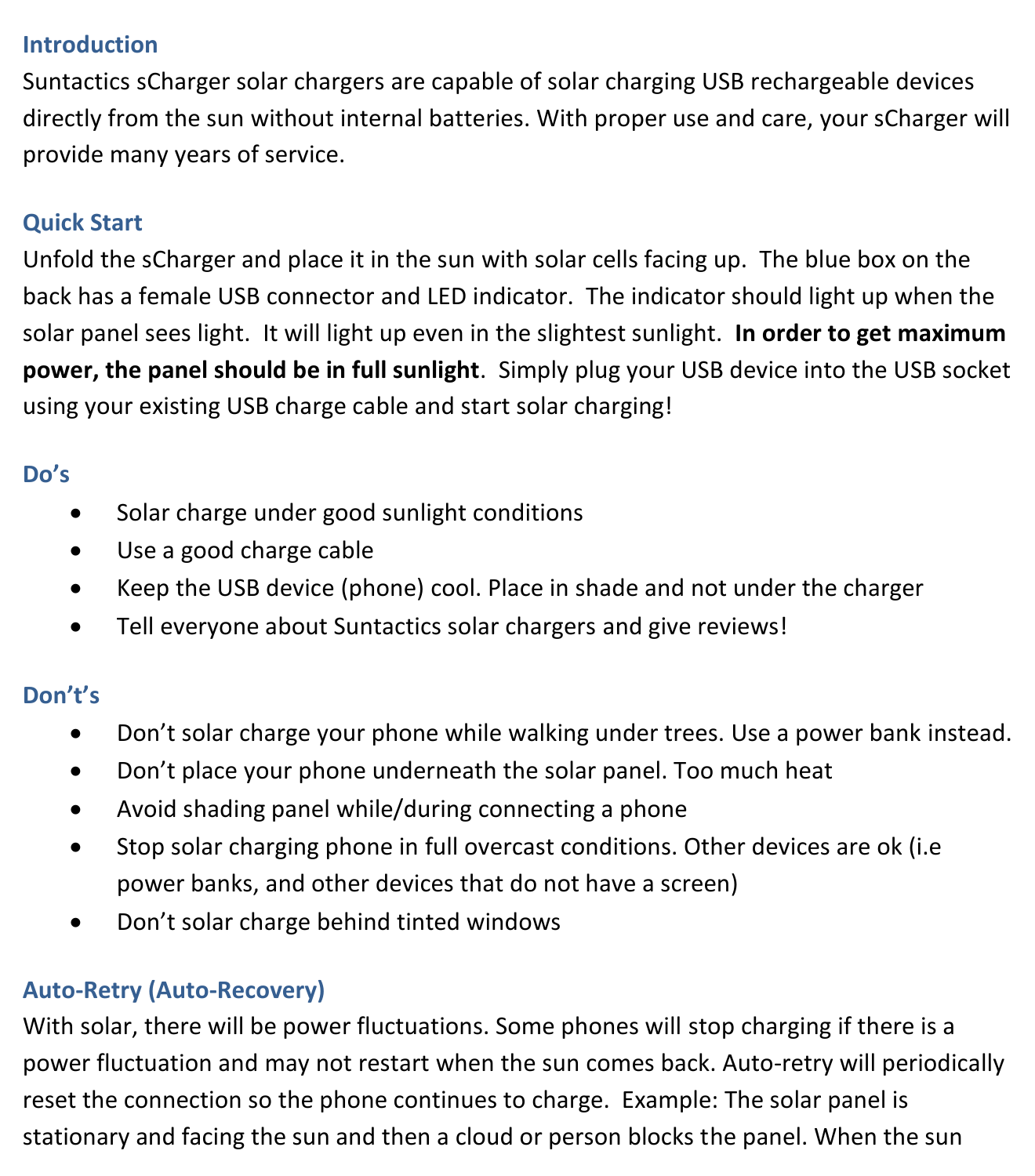reappears, the phone may not continue to charge. But after a minute or so the Auto-Retry will reset the connection and the phone will continue to charge. You will periodically hear the phone beep which is normal.

All Suntactics solar chargers include Auto-Retry. The S14 includes a manual solid power port and an Auto-Retry port(Indicated as "A" and "M").

What Auto-Retry does is reset the charge connection between the phone and the solar charger every minute or so. It internally disconnects the phone and reconnects it so you don't have to during a solar power interruption. We are working with mother nature here and we have tried hard to make phones charge with solar efficiently.

With phones, Auto-Retry is most effective only if the solar charger is stationary. It is not effective if you are mobile or walking under trees and shadows. USB batteries behave differently and you can charge while mobile.

Take note, if you expect no sun for a long while (i.e. complete overcast) stop solar charging and try again another day when the sun is shining.

#### **The Manual Port sCharger-14**

The manual port provides a solid source of power. It will not do an Auto-Retry if the sun is interrupted on the panel. The manual port is useful for non-display devices such as USB batteries. Both manual and Auto-Retry provide flexibility with different portable USB devices. Once you start solar experimenting, you will most likely be very happy with this flexibility.

#### **Mounting to a Backpack**

Avoid moving constantly under shadows and trees charging phones as they require constant energy to charge. When the solar charger is not providing enough power, the phone can get confused, cause the screen to toggle on and off and may drain the battery.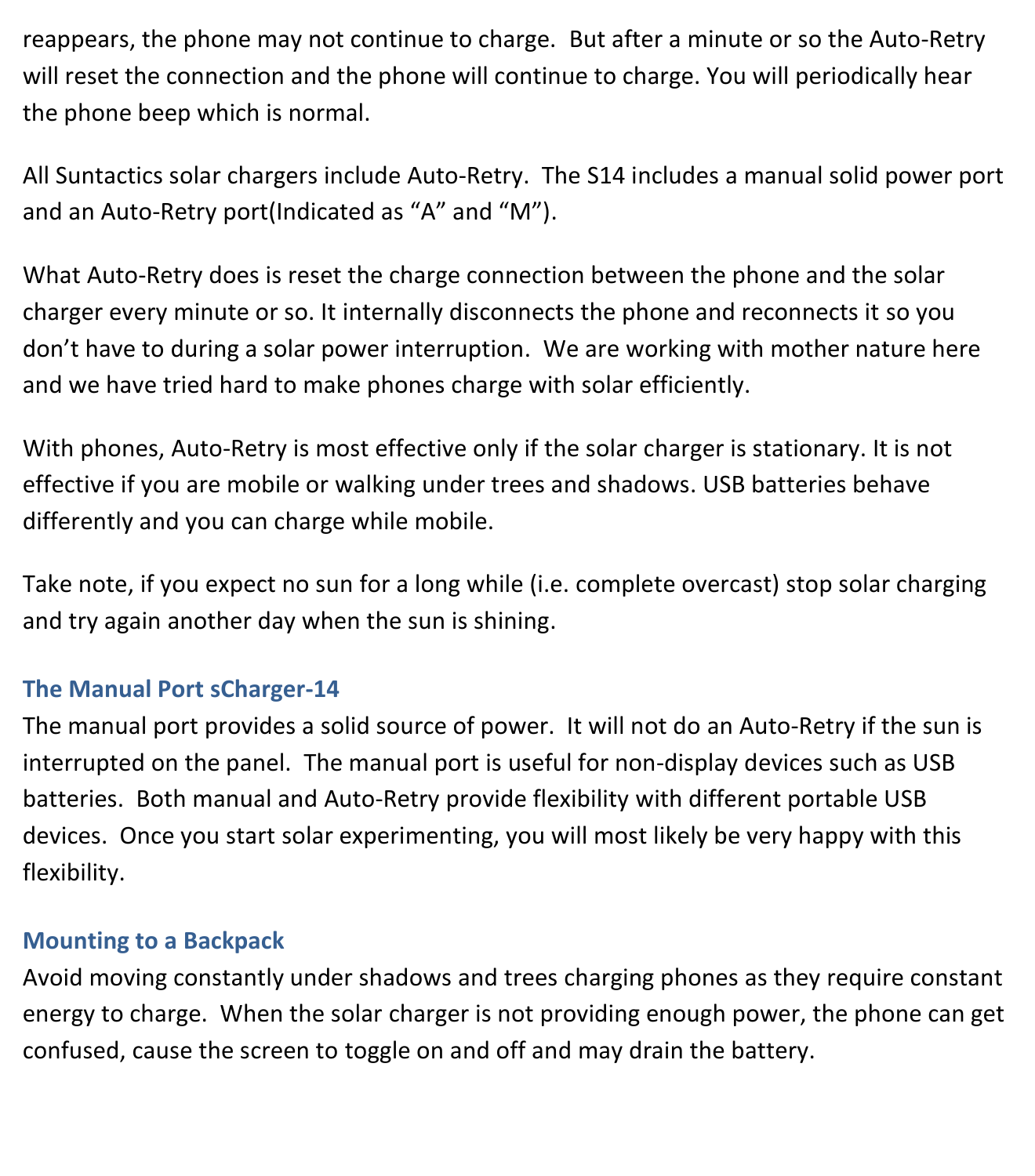# *We recommend the solar charger is in the sun at least 80% of the time when moving around or mobile.*

For hikers, we highly recommend "opportunity charging" verses backpack mounting. Solar charge when you take a break. You should be quite surprised how quickly your phone will top off in such a short amount of time.

## **Use a backup battery ("power bank")**

USB power bank batteries are more forgiving than phones. They can charge at lower solar power levels. However, if you are mostly in shady conditions, they will take time to charge. They will trickle charge in shadows.

## **Cleaning and Caring for your sCharger**

Suntactics sChargers can handle moderate abuse. As with all electronic devices, you should have a level of respect. Avoid folding the panel backwards against the USB box. Fold with the panel in the natural direction where the solar cells meet.



If you find dust on the panel, gently wipe if off using a soft cloth with a non abrasive spray cleaner or just clean water. Please take care of your solar charger. Although we can vouch that our solar chargers are very rugged, please understand that you should treat them as any other electronic device.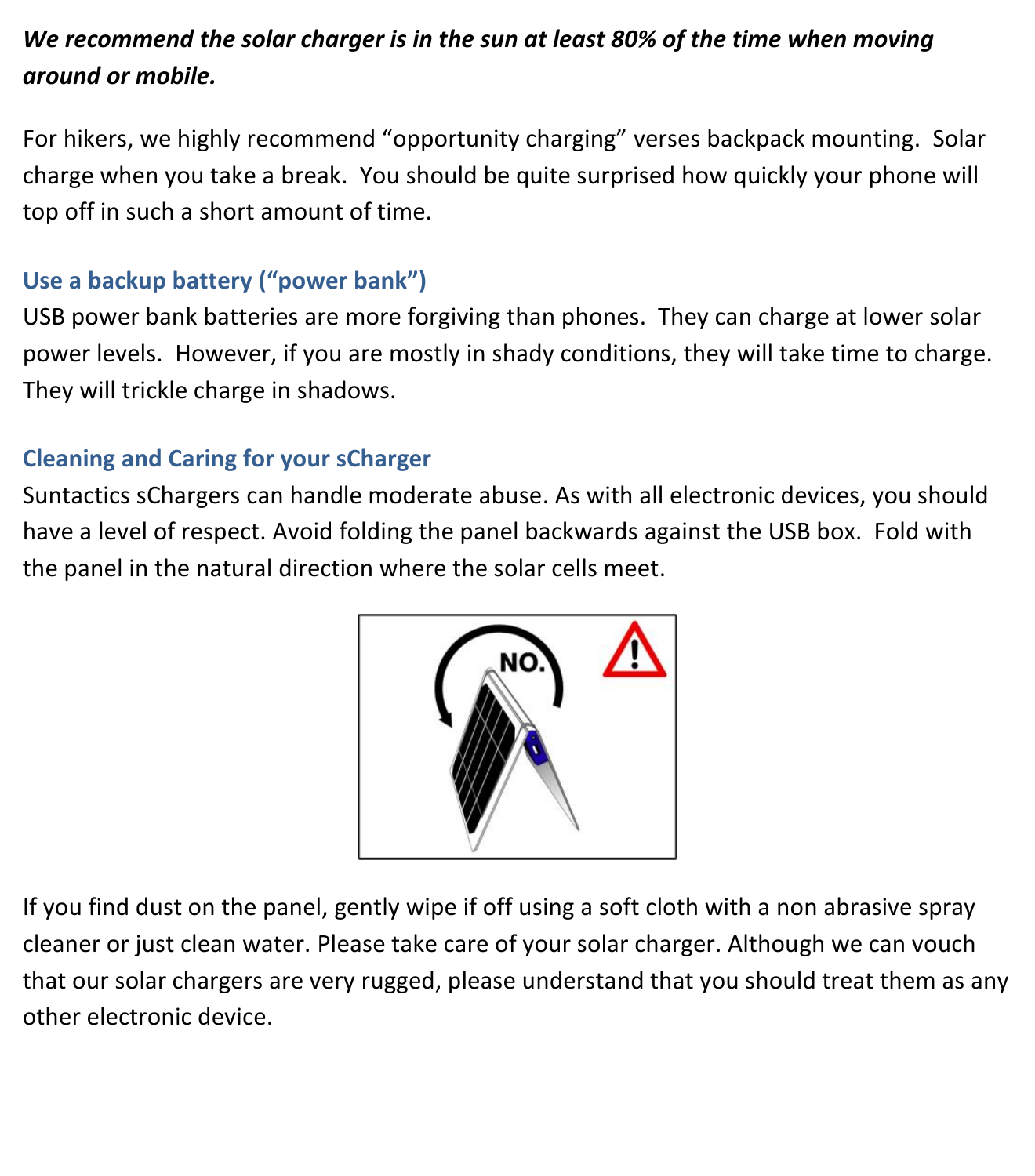#### **Water Resistance**

sChargers are very water resistant. If your charger falls in water, shake the water out of the USB box. If condensation collects in the USB box, place the sCharger with the USB port facing up. Eventually it will dry. You can also use a hair dryer to dry out the box.

## **Common Solar Charging Problems and Troubleshooting**

- Solar panels in do not produce power unless they see the sun
- Avoid shade while plugging into the solar charger
- Keep phone cool. Place in shade while solar charging
- Don't place the phone under the solar charger. The heat from the panel can transfer to the USB device
- Energy efficient windows block sunlight and may slow solar charging
- Phone error messages are caused by solar interruptions. No harm will incur
- Observe charge indicator on phone, charge indication shows when charge is working
- Turn off GPS and Hotspot settings
- Reduce brightness on phones
- Phone may discharge in low light conditions
- Beeping sounds are normal. Also indicates Auto-Retry is working.
- If phone battery is depleted, it may take some time to come alive with solar charging

## **Charge Rates**

There are very many variables and many USB type devices. We like to say that our solar chargers can charge at the same rate as a wall charger. But it depends on the brightness of the sun, the USB device you are charging, the rate they can charge at, and the solar charger model you are using. The S5 will typically charge from .7-1.2 Amps with most phones and tablets depending on conditions. The S14 is much more powerful and can charge well within the ability of a wall charger.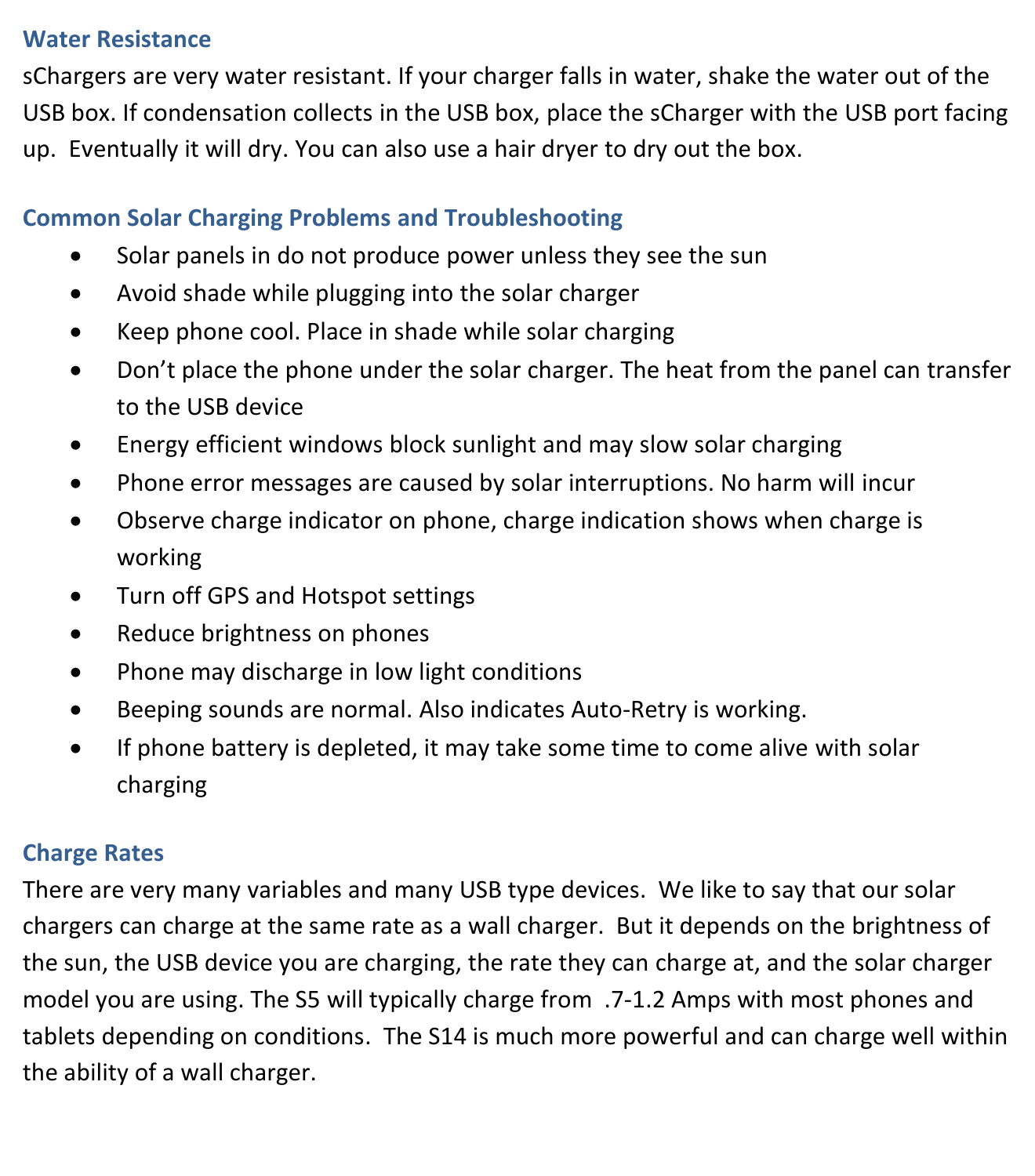#### **Specifications**

| Item                               | <b>S5</b>                                                                | <b>S14</b>                   |
|------------------------------------|--------------------------------------------------------------------------|------------------------------|
| <b>Connector Type</b>              | USB Type "A"                                                             | USB Type "A" (two ports)     |
| Output Voltage (USB)               | 5.1 Volts                                                                |                              |
| Output Current (USB)               | $^{\sim}$ 1.2A (1200mA)                                                  | $^{\sim}$ 2.8A (2800mA)      |
| Max Output Power                   | 6 watts                                                                  | 14 Watts                     |
| Temperature                        | Optimum use less than 100 F, Max 160F/71C                                |                              |
| Indicator                          | LED light                                                                |                              |
| Dimensions (open)                  | 6-1/8" x 11.5" / 15.5 x 29.2 cm                                          | 11.5" x 14.5" (29cmx 36.5cm) |
| Dimensions (closed)                | $6-1/8$ " x 5-3/4" / 15.5 x 14.6 cm                                      | 11.75" x 7.25" (30cm x 18cm) |
| Weight                             | $^{\sim}$ 7.5 oz / 200g                                                  | 20oz/566g                    |
| Weather and corrosion<br>resistant | Water resistant tested to 40 feet. Salt and corrosion tested. IP7 rated. |                              |

### **Limited Warranty Information**

We got you covered. We offer a 45 day money back guarantee. If you are not satisfied with your solar charger. But we may kindly ask what made you change your mind. If you choose not to give feedback, no worries.

#### **Warranty Period**

The warranty period for Suntactics portable solar chargers whether purchased from our direct website or any authorized dealers such as; Amazon, Ebay, Newegg or other certified dealers: 2 year defect warranty replacement on new purchased solar chargers. 1 year defect warranty replacement on blemished sChargers (occasionally offered on Ebay). Proof of purchase is required. Keep your receipts or else we may not honor the warranty.

Suntactics warranty does not apply to Suntactics solar chargers that have been abused, misused, modified, physically damaged, or used for anything other than normal use charging USB devices.

#### **Warranty Limited to Original Purchaser**

The warranty on Suntactics solar chargers are limited to the original purchaser and is non-transferable. Original proof of purchase must be under the same name of the consumer who requests a warranty replacement.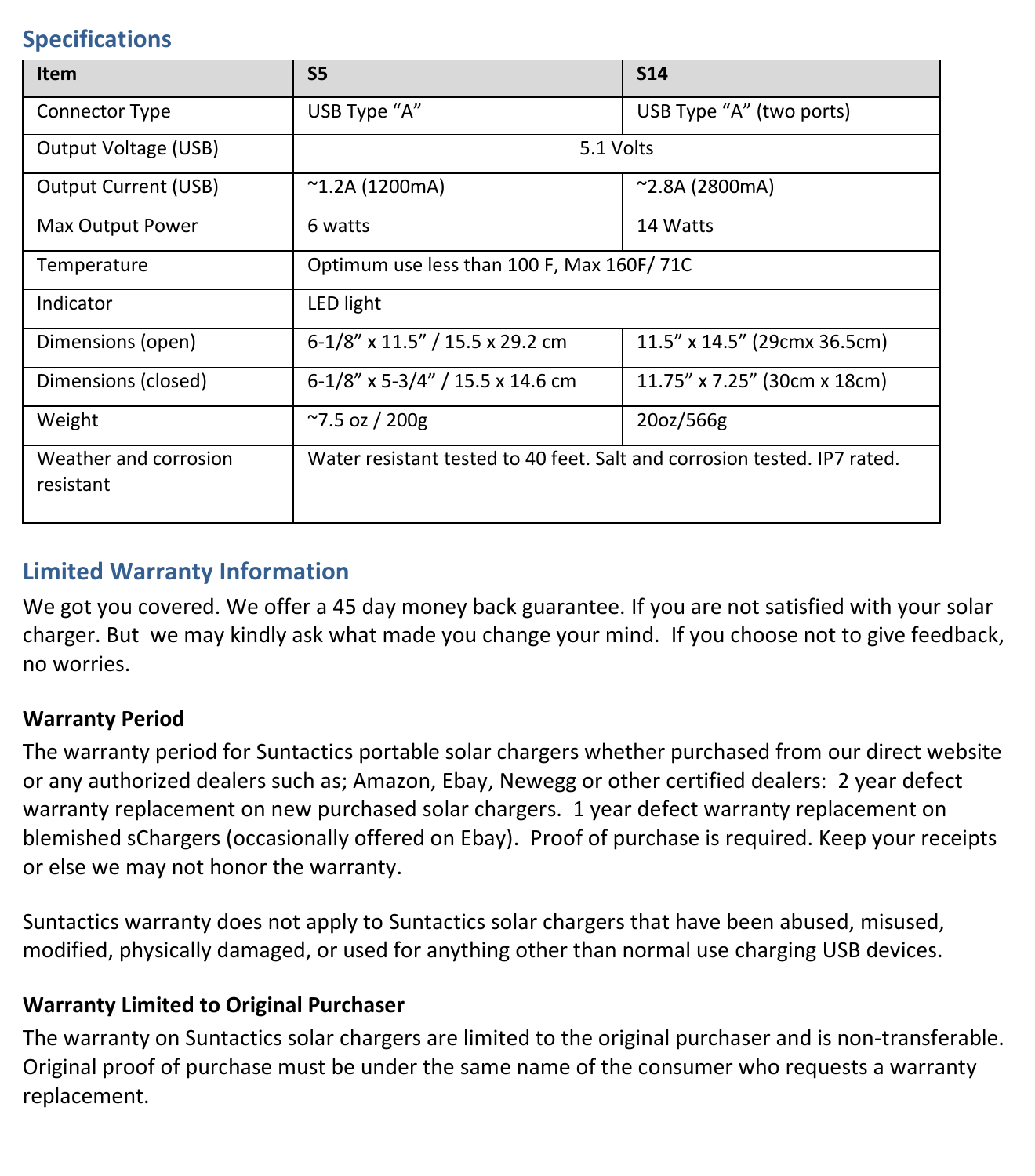#### **How to Claim a Warranty**

To claim a warranty, fill out the form under the support tab on Suntactics website. If purchased from another channel (i.e. Ebay, Amazon) use their return process. We would prefer you contact customer service via telephone: 888-308-4786, via email at [info@suntactics.com,](mailto:info@suntactics.com) or send the product back to the address below with a written note of the issue.

**Suntactics** 943 Eden Ave San Jose, CA, 95117

Note: You may be responsible for the return shipping cost.

#### **Liability Statement**

Suntactics solar chargers have been designed to perform flawlessly. They are very safe, inert, and do not contain on-board batteries. They are designed to perform exactly as a wall charger but using the sun as a power source instead of grid power.

We have never had issues to date, but regardless, Suntactics is not liable for damages to the receiving charge device or Suntactics solar charger incurred from mal use, reverse connections, damage incurred from using testing equipment, all other measuring devices, and unauthorized modifications. Suntactics is not obligated to replace the consumer's USB device, pay for or compensate for, any damages to the consumer's USB device.